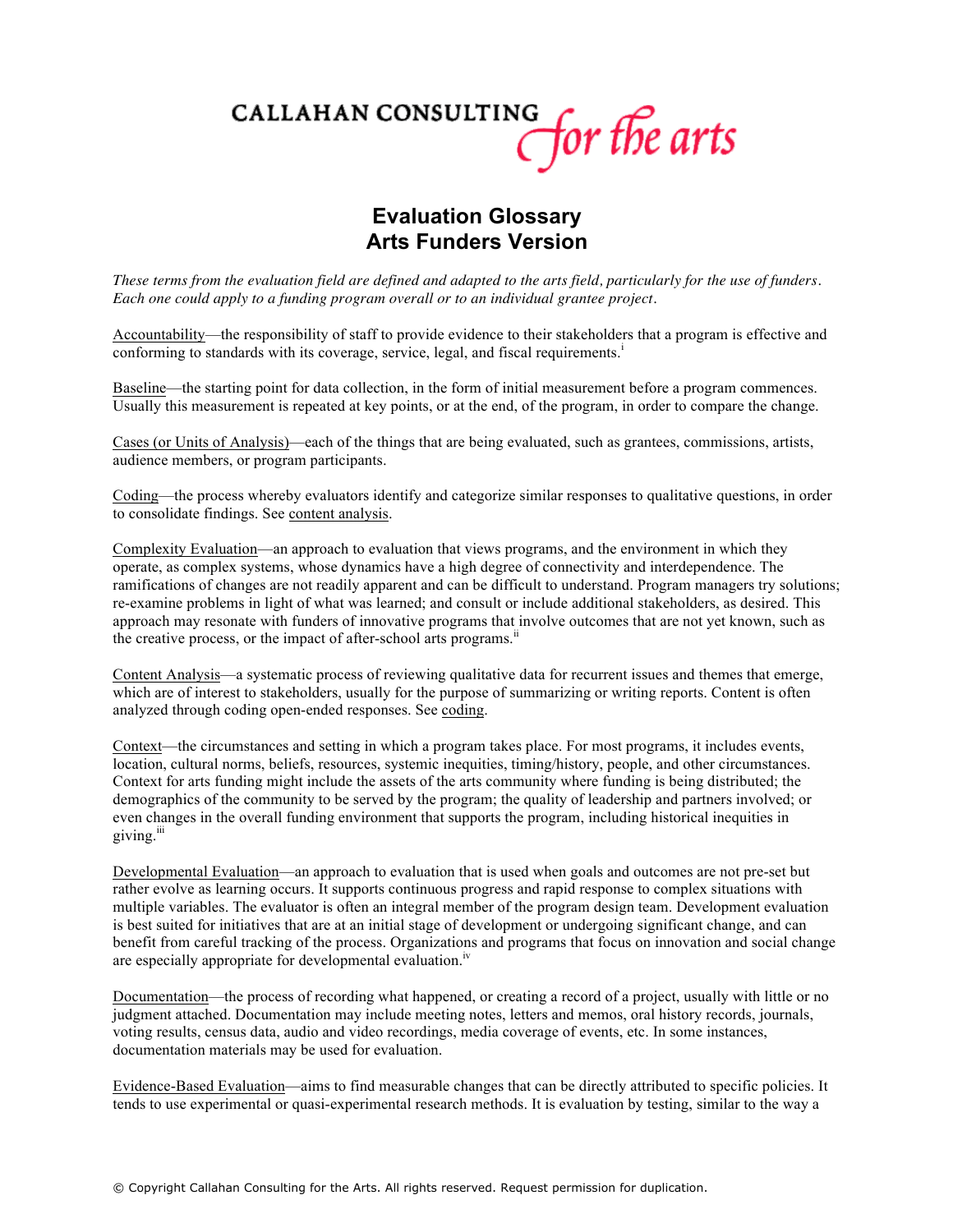medical treatment is assessed in laboratories by administering it to some members of a test group and not to others. By using a large sample group, and controlling carefully for outside influences, one can determine the effects of a program or project. It is often costly to implement by arts funders' standards.<sup>v</sup>

Focus Group—a common method of gathering qualitative research, where a moderator conducts a group discussion among five to ten people in order to learn their opinions, attitudes, and thought processes about a given topic. The group dynamic encourages a deeper level of discussion and allows the moderator to probe for responses to important topics. Focus groups can be useful in the design and planning stage of arts programs, as a means of gathering input from advisors, partners, and potential applicants. A true focus group has a set structure for sampling and recruiting respondents and asking questions. It is not merely a roundtable discussion on a topic.

Generalizability—the extent to which findings from a sample reflect the population studied. Generalizability depends on factors such as the design of the evaluation or study, sample size, and selection process.

Goal—the overall purpose or projected/desired end result(s) of a program, project, or effort. Goals for arts programs may involve supporting the creative process, expanding community participation, or building organizational capacity.

Implementation Evaluation (same as Process Evaluation)—focuses on the way a program is working in order to understand its strengths and weaknesses. It asks and answers the question, "What is happening and why?" It looks at how a program or product is run rather than the product itself. It refers to the evaluation of indicators that are process- or activity-related, such as the activities that were undertaken/achieved. Examples might include: evaluation based on the managerial capacity and cost of the program; the number of items distributed; the number and characteristics of people who attended; or the reach of a particular program.<sup>vi</sup>

Indicators—types of evidence/information by which the success of the program can be assessed. Indicators should be measurable and agreed-upon and indicate the degree to which stated outcomes have been attained. They answer the question, "How will you know if/when a stated outcome has been achieved?" Broad distinctions are made between process indicators, which point to what happens during a program, and outcome/impact indicators or the change that results during or after a program has been launched.

Key Informants—people whose personal or professional position gives them a particularly knowledgeable perspective on the nature of a problem or target population and whose views are obtained during an assessment or evaluation. For arts programs, key informants may include artists, commissioners, past grantees, or consultants.<sup>vii</sup>

Logic Model—serves as a roadmap for, or picture of, a funding program overall, or a grantee's individual project. It reflects, rather than dictates, the thinking and assumptions behind the program. It is a communication tool that displays the structure of the project on paper, as it builds understanding and helps to regulate expectations. The *goals* should state the main purpose, or what is to be accomplished over the life of the program. *Inputs* are the resources required to run the program, including human resources, space, materials, equipment, and technology. *Activities* are the action steps that will be taken to implement the program and reach the goal and are usually summarized into major categories, such as marketing, production, presenting, etc. *Outputs* are the distinct products that a program produces and that can be counted, such as number of tickets sold, art works produced, or attendees. *Outcomes* are the intended results of the program.<sup>viii</sup>

Monitoring—the regular (periodic, frequent) reporting of program results in ways that stakeholders can use to understand and judge those results.

Non-Response Bias—bias that results when information is absent from an evaluation (or any study) from those who chose not to respond.

Outcome—the intended results from a program, usually indicated by the kinds and degree of change that occur. Examples of arts-based civic engagement outcomes could be that public awareness of a civic issue is heightened; that a policy is enacted or changed; or that media coverage of an issue is more comprehensive. Examples of cultural equity-related outcomes could be that a funding portfolio evenly distributes dollars across artists of different ethnicities, art forms and traditions, and geographic locations; or that a funding opportunity is truly accessible to artists and organizations of different business models and budget sizes.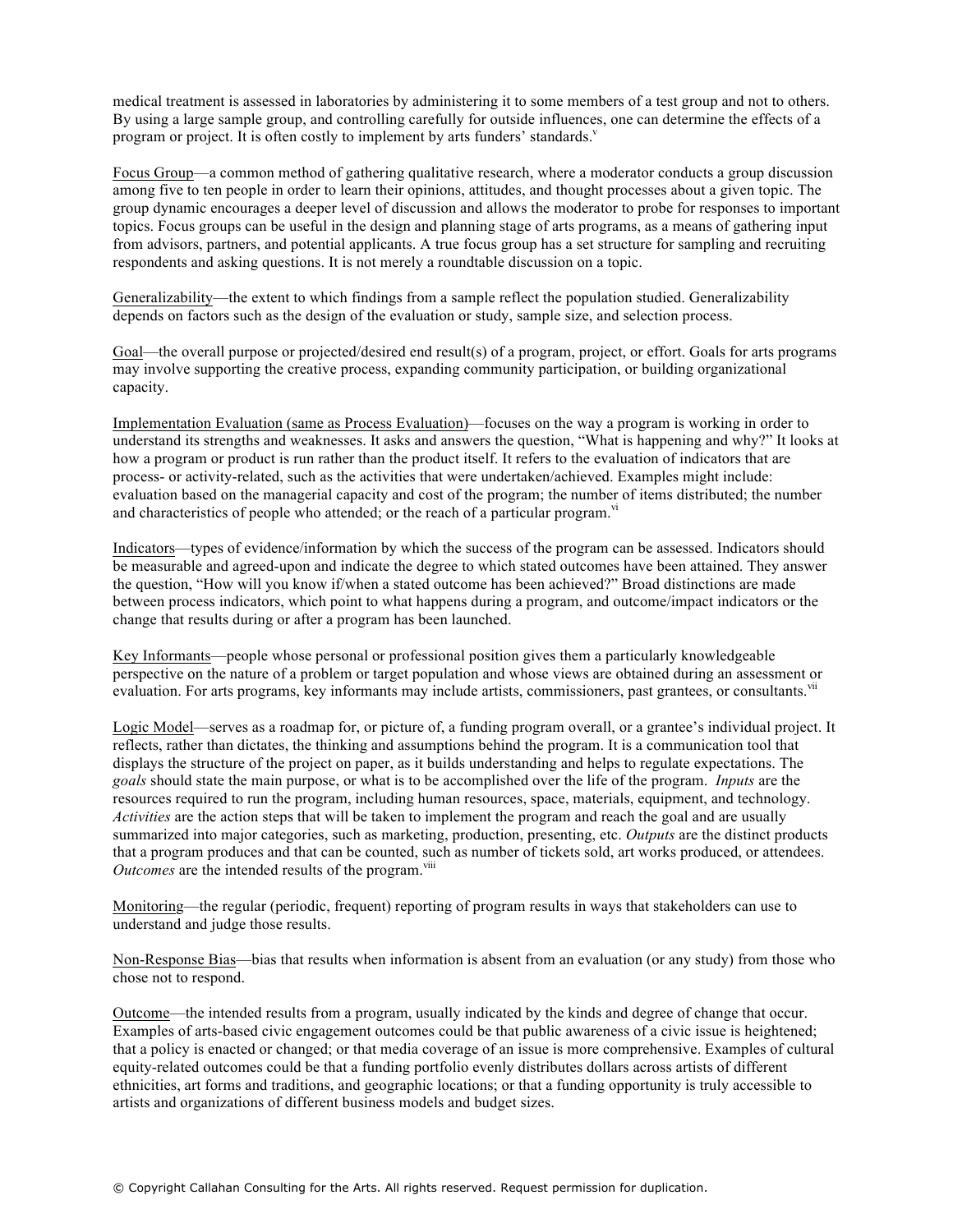Outputs—the quantifiable, measurable, and distinct end products of a program. Examples are audience size, number of performances or premiers, or ticket revenue.

Participatory Evaluation—a process that involves key participants (such as program officers, board members, grantees) in planning and implementing the evaluation, including setting goals, developing research questions, interpreting data, making decisions, and using the information. The participatory approach is designed to increase participation in and ownership of collective inquiry on the part of stakeholders, as well as the usefulness of the information gathered.

Population—the entire group of people you seek to study and learn about in your evaluation, such as midcareer artists, audiences, presenters, members, etc.

Process Evaluation—see Implementation Evaluation.

Program Evaluation—efforts to systematically assess the performance, particularly the outcomes and impacts, of programs and policies.

Purposeful Sampling—a sampling practice in which people are intentionally selected because they have a distinct set of characteristics that are of interest to the researcher. For example, in reviewing their own program, arts funders may opt to interview grantees from select disciplines who fall within a designated budget range and have received repeat funding.

Qualitative Research—involves study and analysis of variables designated by words or labels and non-numerical differences. Includes in-depth, open-ended interviews and focus groups but also direct observation, written items on questionnaires, journals, letters from program participants, notes, and program records.

Quantitative Research—involves study and analysis of variables and categories that express numerical distinction. This includes close-ended questionnaires, attendance information, and census/population data.

Random Sampling—a process that gives each person in the population an equal chance of being included in the sample. The most common and statistically valid method of selecting participants, especially for quantitative studies. See Population.

Representative Sample—a sample that is representative of the key characteristics of the population from which it is drawn. Such characteristics vary according to the study and may be demographics such as age, race, and gender, or other areas such as artistic discipline or degree of civic involvement.

Research—systematically and empirically gathering information about a topic of interest. Some research is used for evaluation. Within arts-in-heathcare settings, the term is used to describe only studies that fit within the heath care field's definition of research, meaning studies that are experimental or quasi-experimental in design and have been approved by an IRB.

Response Rate—the percentage of those who provide requested information for an evaluation, which is calculated by dividing those who did respond by the total number of surveys (or other instruments) distributed. The response rate is one factor that determines the confidence of drawing conclusions from data.

Sampling—the process of selecting individuals or entities to participate in an evaluation, usually with the goal of being able to use the findings from these people to make inferences about the population that is being studied.

Social Desirability Bias—also known as Social Response Bias, the skew that is present in a study when participants feel compelled to respond in socially desirable ways, in order to make the researcher (or presenter or funder) feel good about the evaluation or subject of the study. Funders should be concerned about this form of bias, as grantees, who are self-reporting their own progress, may understandably wish to report positive outcomes on the use of grant funds.<sup>ix</sup>